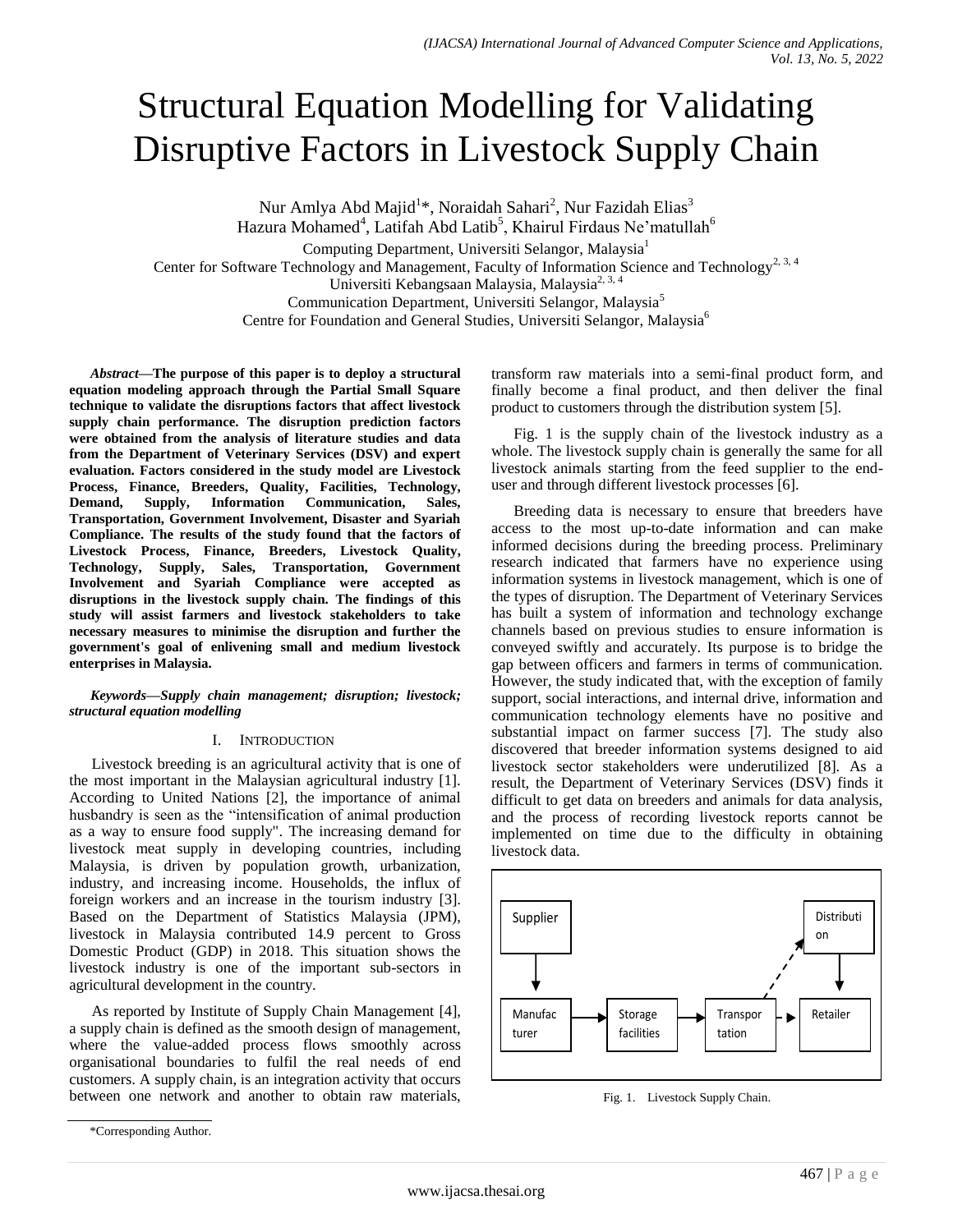The livestock industry in Malaysia is currently experiencing difficulties and disruptions in managing farms in a systematic manner to produce large-scale meat supplies, particularly to meet the demand of local consumers. Due to poor breeding rates, the cattle industry is experiencing a livestock population shortfall. Unsuitable breeds, high feed costs, and a lack of grazing land all contribute to the disruption. The role of private-sector involvement is also limited due to low-profit returns in the livestock sector, and this has resulted in the involvement of SME breeders still at a moderate level.

In addition, livestock practitioners in Malaysia often experience technical problems such as livestock selection, livestock breed selection, selection and provision of good livestock feed as well as farm management in accordance with the standards set by the government. The situation of livestock practitioners who still breed traditionally leads to unforeseen organizational management problems such as issues of destruction of livestock, management of labour or contract workers, credit loans and repayment methods that cannot be well followed by breeders. The issue of lack of DSV officers in some farming areas is seen to affect efforts to guide and channel accurate, up-to-date and direct information to farmers. Non -compliance of officials involved in financial management as well as lack of skills training also resulted in losses and tarnished the image of the government.

The demand for livestock meat supply in Malaysia is constantly increasing from year to year but the supply of stocks is always insufficient causing Malaysia to rely on import sources. The findings found that in 2017, a total of 167,439.17 metric tons of large ruminant meat were imported into the country [9]. The year 2020 saw the global Covid-19 pandemic had disrupted most of the country's economic activities due to movement control measures, including import sources of meat supply. To address this disruption, DSV is implementing efforts by providing guidance and educational activities to farmers as an incentive to increase meat production. However, the country still imports meat supplies from abroad. Table I refers to the time series statistics of the number of ruminants and pigs issued by the Veterinary Department from 2016 to 2020 in Malaysia.

TABLE I. NUMBER OF LIVESTOCK STATISTICS

| <b>Types of</b><br>Livestoc<br>k | 2016          | 2017          | 2018          | 2019            | $2020*$         |
|----------------------------------|---------------|---------------|---------------|-----------------|-----------------|
| Buffalo                          | 59,740        | 54,632        | 48.195        | 47.652          | 47,266          |
| Cow                              | 654,602       | 620,521       | 589,113       | 581,567         | 585,597         |
| Goat                             | 350,370       | 318,032       | 289,361       | 256,159         | 264.922         |
| Sheep                            | 134.057       | 126.161       | 122,205       | 117.921         | 117,526         |
| Pig                              | 1.370.76<br>3 | 1,412,73<br>7 | 1.448.12<br>2 | 1.468.788       | 1,463,000       |
| Chicken                          |               |               |               | 138,689,87<br>8 | 145,049,67<br>2 |
| Duck                             |               |               |               | 6,971,200       | 6,481,782       |

# II. LITERATURE REVIEW

Every organization faces supply chain disruption at some point during the manufacturing process. The supply chain is a system consisting of organizations, human resources, technology, activities, information and resources involved in the activity of converting raw materials into finished products and delivered to consumers. Each supply chain activity has a different purpose. The supply chain in each organization is different and depends on the activities as well as the end product produced. Disruptions that occur in the supply chain complicate many parties including suppliers and end-users and expose various risks and disadvantages to all stakeholders in the supply chain [10].

In recent years, the supply chain process has become longer and more complex while the level and frequency of supply chain disruptions have shown an increase [11]. Disruption is defined as an event that disrupts the flow of material in the supply chain that causes the movement of goods to stop abruptly [12]. Disruption occurs due to several factors such as natural disasters, labour disputes, dependence on a single supplier, suppliers experiencing bankruptcy, violence, war and political instability. Transportation accidents, failure of public places and product failure and disruption of disasters after the occurrence of disasters such as haze, water crisis, forest fires and others. Particularly in Malaysia, natural disasters and extreme weather conditions are to some extent a threat to supply chain [13]. According to Pfohl, et al. [11], apart from natural disaster disruptions, other disruption factors identified are production machine failure, quality problems on final products, quality problems at the resource level, system failures, and problems from human resources, suppliers' delays, delays transportation and natural disasters themselves.

Each supply chain is exposed to its own dangers as a result of increased supply chain transit [14]. Each phase of the chain becomes more susceptible to different types of interference as the chain process becomes more efficient. Through the literature review, disruption caused by inefficiency in management, in turn, disrupts organisational activities as well as increases the cost of operating expenses and repairs [15]. A survey conducted on 559 companies representing 62 countries and 14 various the industry sector found that 85 per cent of the companies reported at least one supply chain disruption that occurred in the past 12 months [16]. While a recent study conducted in 2019 by the Business Continuity Institute reported despite the awareness of supply chain risk has increased, most companies remain at high risk of being exposed to disruptions. The study found that 74 per cent of respondents from a survey of 426 organisations had experienced at least one disruption in the supply chain of which 6 to 20 disruptions were reported each year, which is 50 per cent of companies, and experienced financial losses varying from 50 thousand to 500 million euros. While more than 23% of businesses reported losses of at least one million euros as a result of disruptions. Supply chain disruptions not only cause financial loss but potentially damage a company's brand or reputation as a result of third-party failures. According to the study, 27 per cent of businesses suffered a tarnished reputation, 58 per cent lost productivity, and 38 per cent lost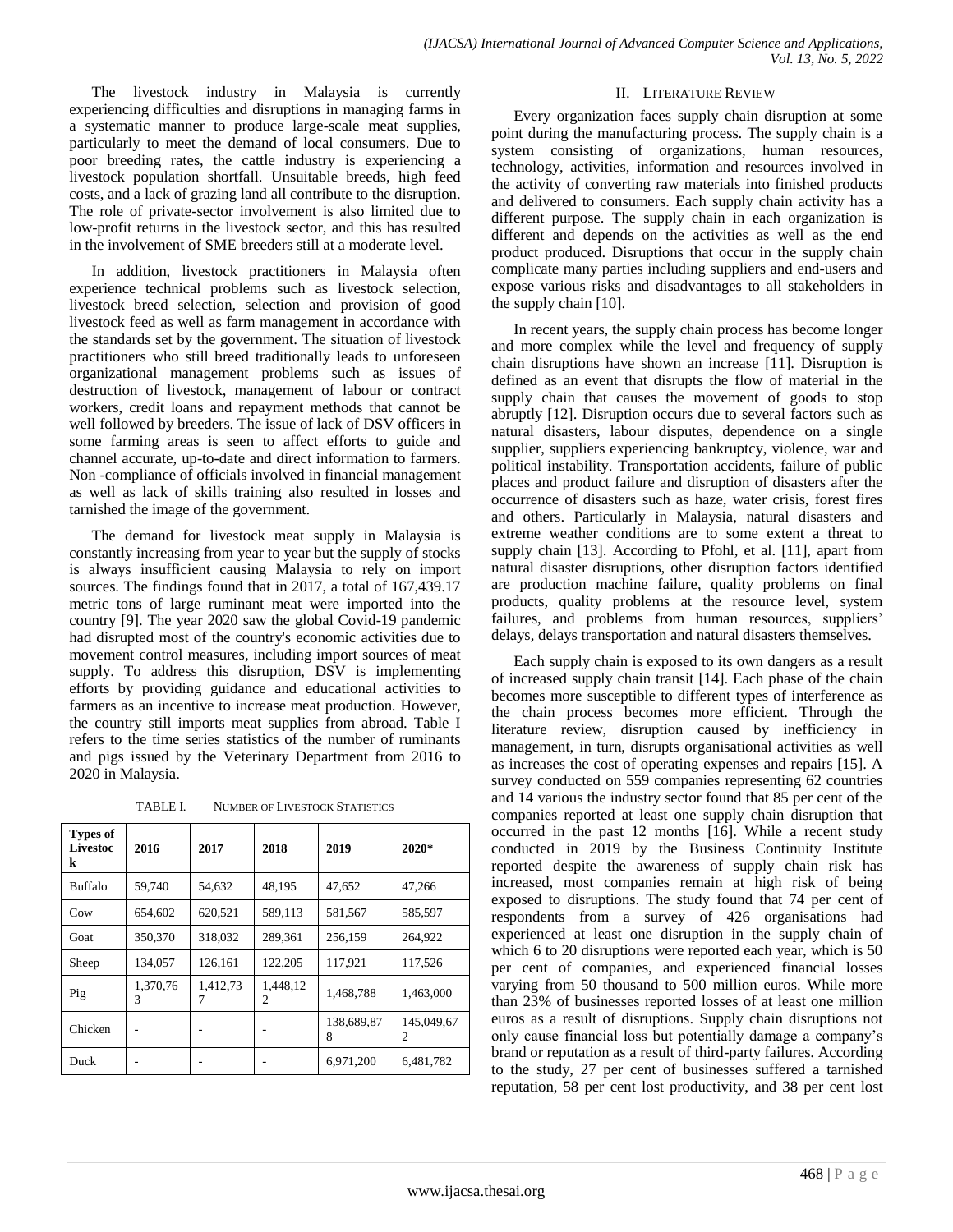revenue. With a damaged reputation of 11.6 per cent, Asian countries are in fourth place [17].

There's no denying that the Covid-19 pandemic has shifted the country's economic landscape in unexpected ways. The livestock industry is no exception. The pandemic disruption that has hit the world presents a new form of challenge to farmers in Malaysia who are struggling to get the desired results. Farmers and livestock stakeholders face uncertain income and other disruptions in the supply chain and in turn expect assistance from the government for extensive assistance plans and long-term efforts to ensure the welfare of farmers is protected. The impact of the Covid 19 pandemic resulted in the distribution chain being affected due to the closure of operations, the absence of employees and declining cash reserves [18]. Physically disrupted supply chain disruptions have prompted entrepreneurs to take alternative measures by switching to online sales through social media including Facebook and WhatsApp, product delivery through private drivers and downsizing businesses to save operating costs [19].

Referring to the Table II are the sources of research findings past a discussion of the disruption factors identified in the supply chain.

| TABLE II. | FINDINGS OF POST DISRUPTION STUDIES IN THE SUPPLY |
|-----------|---------------------------------------------------|
|           | <b>CHAIN</b>                                      |

| <b>Disruption Factors</b>                        | <b>References Study Findings</b>          |
|--------------------------------------------------|-------------------------------------------|
| <b>Production Facility Failure</b>               | [20] [21] [5] [21] [25] [26]              |
| <b>Quality Problems at The Resource</b><br>Level | $[21] [23] [24] [25] [20] [26] [27] [28]$ |
| Information Technology System<br>Failure         | $[20]$ $[21]$ $[30]$ $[29]$               |
| Human Resource Issues                            | [22] [30] [29] [27]                       |
| <b>Distribution Network</b><br>Discontinued      | [22] [30] [29] [27]                       |
| <b>Demand Fluctuations</b>                       | [27] [25] [28]                            |
| Supplier Delay                                   | [27] [28]                                 |
| <b>Bankrupt Supplier</b>                         | $[20]$ $[5]$                              |
| <b>Top Suppliers Bankrupt Suppliers</b>          | [22] [30] [29] [27]                       |
| <b>Transportation Breakoff</b>                   | [21] [27] [30] [29] [27]                  |
| Port Party Strike                                | [22] [30] [29] [27]                       |
| <b>Natural Disasters</b>                         | [23] [22] [30] [29] [27]                  |
| Security Risk (Terrorist Threat)                 | [22] [30] [29] [27]                       |
| <b>Communication Failure</b>                     | $[30]$ $[29]$ $[27]$ $[22]$               |
| Political and Economic Instability               | [21] [22] [24] [77]                       |
| <b>Regulatory and Legal Risks</b>                | [20] [25] [21] [23] [22] [73]             |

The study also considered the SCOR Model and PESTLE analysis and the Behzad disruption framework to identify disruption factors according to the livestock industry.

*1) Model SCOR:* The SCOR model was developed in 1996 by Pittiglio Rabin Todd and McGrath and endorsed by the Supply Chain Management Council as an industrystandard model in supply chain management [31]. Referring to Fig. 2, SCOR is process-oriented consisting of Plan (planning), Source (source), Make (manufacturing), Deliver (delivery) and Return (return) as in Fig. 2. This process encompasses the entire supply chain process from the point of view of suppliers, organizations and customers. The organizations involved are internal and external organizations.



Fig. 2. SCOR Model.

*2) PESTLE Analysis:* There are six factors in the PESTLE framework. The factors are political, economic, social, technology, legal and environmental. PESTLE analysis is a method of analyzing the external environment to identify factors that contribute to the success or failure of an organization or industry. PESTLE analysis has a different structure from previous studies such as PEST and STEPE [32].

- Political factors: Politics plays an important role in business. In the livestock industry, politics plays a role in the effort to grow the industry through government involvement in assisting farmers by aiding further expand the livestock industry. For example, assistance from Majlis Amanah Rakyat to invest in industrial and commercial programs in the agriculture and food-based livestock sector is seriously and comprehensively needed to ensure that farmers rise up in the supply chain as well as increase the participation of Muslims in controlling the country's food supply meat industry.
- Economic Factors: Economic factors are measuring measures that are used to assess an organization's financial success. It is common that economic conditions often change over the life of an organization through comparisons of current levels of inflation, unemployment, economic growth and international trade. In the breeding process, financial difficulties are a huge and crucial issue. Farmers frequently complain about a lack of capital, which prevents them from increasing the number of farm animals. Only enough profit is made to be used as working capital.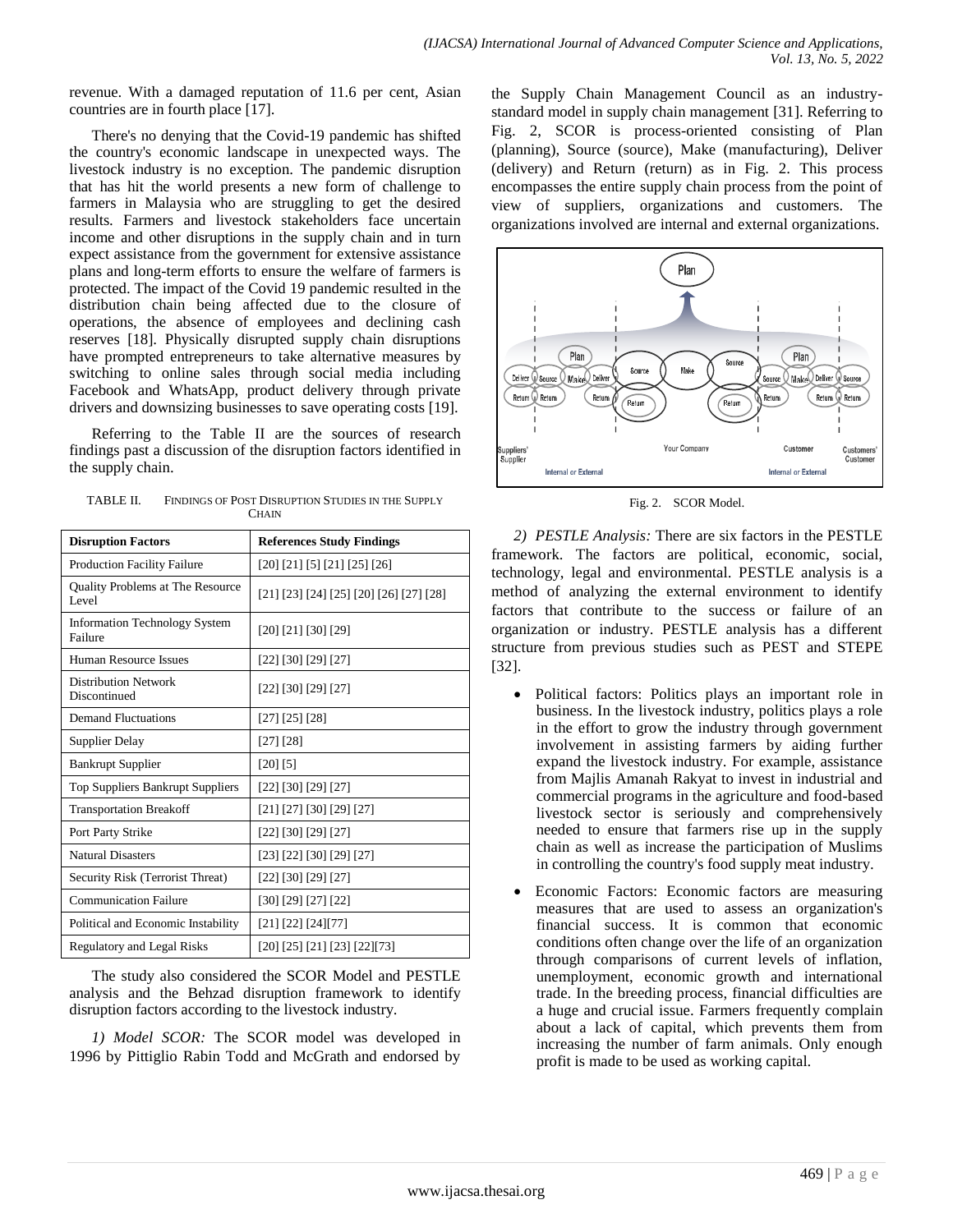- Social Factors: In a given situation or problem, social factors are used to assess the mentality of an individual or user. Demographic variables are also known as social factors. Indicators of social measurements are such as age distribution, population growth rate, employment level, income statistics, education level, religion, culture and social interaction. Apart from the aforementioned factors, the measurement of social factors also takes into account health and environmental concerns. At both the national and global levels, a variety of social and communication factors play a critical role. Among the several social sub-factors that can be considered to determine the measurement of social performance for an organization are social mobility, ethics and religion, lifestyle, level of education, historical issues, identity and beliefs, demographics and two-way cultural communication. The breeding process is influenced by the involvement of breeders who are 45 years old and older on average. The level of acceptance and openness in the breeding process makes the breeding field either a failure or a success and it results in a loss of cost and no return on capital that has been issued or vice versa. Similarly, the level of low or higher education among farmers affects the level of knowledge of the latest technology, and this can result in a lack of production of livestock products in the country or vice versa.
- Technology Factors: When it comes to accurately assessing organisational performance, technology plays a big role. Technology advancements can improve internal efficiencies and prevent products or services from becoming obsolete. Every year the role of technology in the industry is increasing and technology in every chain is increasingly required to keep the process running effectively. Barn housing technology is one of the innovations that have been introduced into the livestock process [33]. Among other findings, livestock owners at present do not have to worry about the health of livestock because there is livestock automation technology based on the Internet of Things (IoT) that can monitor livestock remotely using drones and wireless network technology and able to collect data from sensors installed on livestock as well as water quality sensors in several water sources around livestock areas [34]. Among the technology sub-factors that can be considered to determine the measurement of technology performance for an organization are an information management system, quality and price, information change rate, minimize information retrieval problems, intellectual property, outsourcing, network coverage, patents and licenses, research and development, production efficiency and government legislative activities.
- Environmental Factors: Environmental factors today are often seen as a threat to the environment. The livestock industry is no exception to environmental issues. Livestock activities, especially cattle breeding is carried out on the oil palm and rubber plantation lands that offer the potential to be cultivated in an integrated manner [9]. However, there are cases of livestock deaths recorded due to wild animal attacks, poisoning, negligence and deaths due to floods as well as accidents.
- Legal Factors: The legal element is the final component of the PESTLE analysis. In this factor, the knowledge of laws and regulations needs to be known and learned importantly to prevent the occurrence of unnecessary legal costs. In carrying out livestock practices, there are guidelines that need to be followed through the Livestock Farm Practice Scheme to ensure good livestock practices to ensure the production of quality livestock and safe to eat. Good Livestock Practices (GAHP) MS 2027: 2006 includes livestock health management programs, biosecurity programs, sanitary and phytosanitary programs and farm waste and pollution management programs [9]. These farming practices cover all types of ruminant and non-ruminant livestock.

Finally, PESTLE analysis is utilised to evaluate external factors that have an impact on an industry. The PESTLE analysis is an excellent starting point for developing the study framework [35]. Organizational owners need to identify the risks to be faced and use all of these factors and knowledge to make decisions to improve organisational performance. PESTLE can comprehensively understand the environmental picture of an organisation and can maximise opportunities as well as reduce the threat of disruption to the organisation [36].

Political factors can determine how the direction of political parties affects business development and growth in animal husbandry. Economic factors are used to assess the impact of interest rates, taxes, stock markets, consumer confidence and other economic metrics. Breeders and livestock stakeholders need to be more competitive in line with current changes to withstand the challenges of lifting the livestock industry towards high-income economic transformation. Social factors affect lifestyle changes, advertising targets, ethics, demographics and culture. Technology factors are seen to help industry performance and ensure organizations use the latest technology in business. New high-tech approaches in the production of the livestock industry can help double the revenue from the livestock industry. Legal factors are expected to help regulate new laws and regulations that affect the operation of the industry and environmental factors can identify accidents and weaknesses that occur as well as solutions that can be considered, especially in the livestock industry.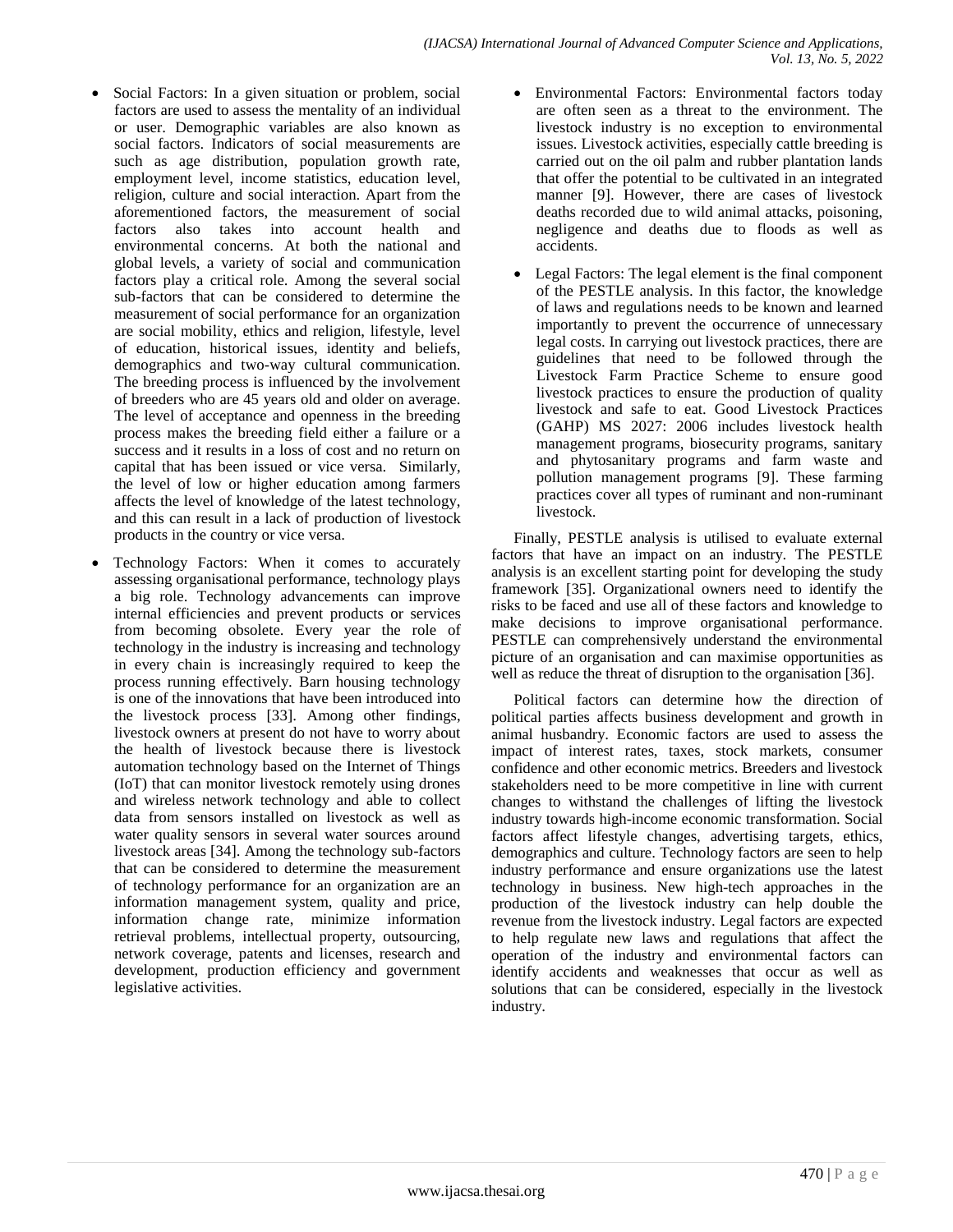*3) Behzad disruption framework:* Referring to Table III, the Behzad disruption framework is divided into three parts namely the organizational level, the network level consisting of demand, supply and transport and the environment level.

At the organizational level, there are several disorders identified like production machine failure, the occurrence of quality problems on the final product, the failure of information technology systems and the occurrence of problems from human resources due to the strike. While environmental disruptions are broken down into demand, supply, and transportation sub-factors. At the network level, disruptions at the demand level stem from the distribution network being stalled in the chain due to disruptions occurring in one of the chains and demand fluctuations in livestock supply. Disruption at the supply level is due to quality problems at the source level and the occurrence of some problems from the suppliers like delays and suppliers who suddenly experience losses (bankruptcy). Disruptions at the transportation level were identified as being caused by suppliers experiencing bankruptcy situations, transportation delays and strikes from employees. Meanwhile, disruption at the environmental level is caused by natural disasters, security risks like threats from terrorists, communication failures between several chains, political and economic instability and regulatory and legal risks. Findings from the study of [11] also found disruption factors also stem from natural disasters, security risks such as terrorist threats, the occurrence of communication failures between several chains, political and economic instability and regulatory and legal risks occurring at the chain network-level causing chain movements to pause.

|                         | <b>Disruption</b><br><b>Factors</b> |                                                 |
|-------------------------|-------------------------------------|-------------------------------------------------|
| Organizational<br>Level |                                     | Production machine failure                      |
|                         |                                     | Quality problems with the final<br>product      |
|                         |                                     | Information technology system failure           |
|                         |                                     | Problems from human resources<br>(strike)       |
| Network Level           | Demand                              | Network distribution disruption                 |
|                         |                                     | Demand fluctuates                               |
|                         | Supply                              | Quality problems at the resource level          |
|                         |                                     | Supplier delays                                 |
|                         |                                     | Supplier incurs losses (bankruptcy)             |
|                         | Transportation                      | Bankruptcy of third-party logistics             |
|                         |                                     | <b>Transportation delays</b>                    |
|                         |                                     | Strike                                          |
| Environmental<br>Level  |                                     | Natural disaster                                |
|                         |                                     | Security risk (terrorist threat)                |
|                         |                                     | Communication failure between<br>several chains |
|                         |                                     | Political and economic instability              |
|                         |                                     | Regulatory and legal risks                      |

TABLE III. BEHZAD FRAMEWORK

In total, this study presents 18 constructs of livestock disruption in the first circulation as in Table IV.

| TABLE IV. | <b>LIST OF LIVESTOCK DISRUPTION CONSTRUCTS</b> |
|-----------|------------------------------------------------|
|-----------|------------------------------------------------|

| No.            |                         | <b>Factors</b>                                 | <b>References</b>                            |
|----------------|-------------------------|------------------------------------------------|----------------------------------------------|
| 1              | Organizational<br>Level | <b>Operating Process</b><br>(Management)       | [31][32][37]                                 |
| $\mathfrak{2}$ |                         | <b>ICT</b> Management<br>Failure               | [32][71]                                     |
| 3              |                         | Information<br>Communication<br>Disruption     | [11] [38]                                    |
| 4              |                         | <b>Livestock Process</b>                       | [9] [39] [40] $\overline{41}$ ]<br>[42] [43] |
| 5              |                         | Problems of human<br>development<br>(Breeders) | [31][11][72]                                 |
| 6              |                         | Farm worker                                    | [38] [9] [11] [39] [41]<br>[42] [43]         |
| 7              |                         | Quality                                        | [11][38]                                     |
| 8              | Network Level           | Supplies                                       | [31][32][38]                                 |
| 9              |                         | <b>Sales</b>                                   | $[32]$                                       |
| 10             |                         | <b>Financial Assistance</b><br>(External)      | [11][37]                                     |
| 11             |                         | Finance (Internal)                             | [11][37][71][75]                             |
| 12             |                         | Facilities (Facilities)                        | [31] [9] [42] [43]                           |
| 13             |                         | Request                                        | [11][72]                                     |
| 14             | Environmental<br>Level  | Transportation                                 | [11][37][38][31]                             |
| 15             |                         | Flexible                                       | [9][44][46][11][45]                          |
| 16             |                         | Natural disaster                               | [11][38]                                     |
| 17             |                         | Government<br>Involvement                      | [32][38][76]                                 |
| 18             |                         | Security                                       | [11][38][37]                                 |

## III. METHODOLOGY

This study adopts the study design proposed by Marakas [47]. The research methodology includes six main phases namely the problem analysis phase, the initial study phase, the model development phase, the instrument development phase, the model validation phase and lastly the model feasibility phase. The evaluation in each phase is using the Mini Delphi method for the rounds that are required as in the Model Development Phase. Conforming to the Reffi et al. [73] Mini Delphi is a technique that uses a discussion-based approach between moderators and involved experts. This study used a four-round Mini Delphi approach formally through face-toface and email methods. In accord with Azizah et al. [74] panel responses were analyzed to identify the mean value for each construct.

The first phase of our research was to identify concerns and questions. Then the objective of the study was identified based on the issues and questions of the study, background and previous studies. This step of research results in a conceptual disruptor. The second phase includes a survey questionnaire as well as interviews with experts and stakeholders. Other factors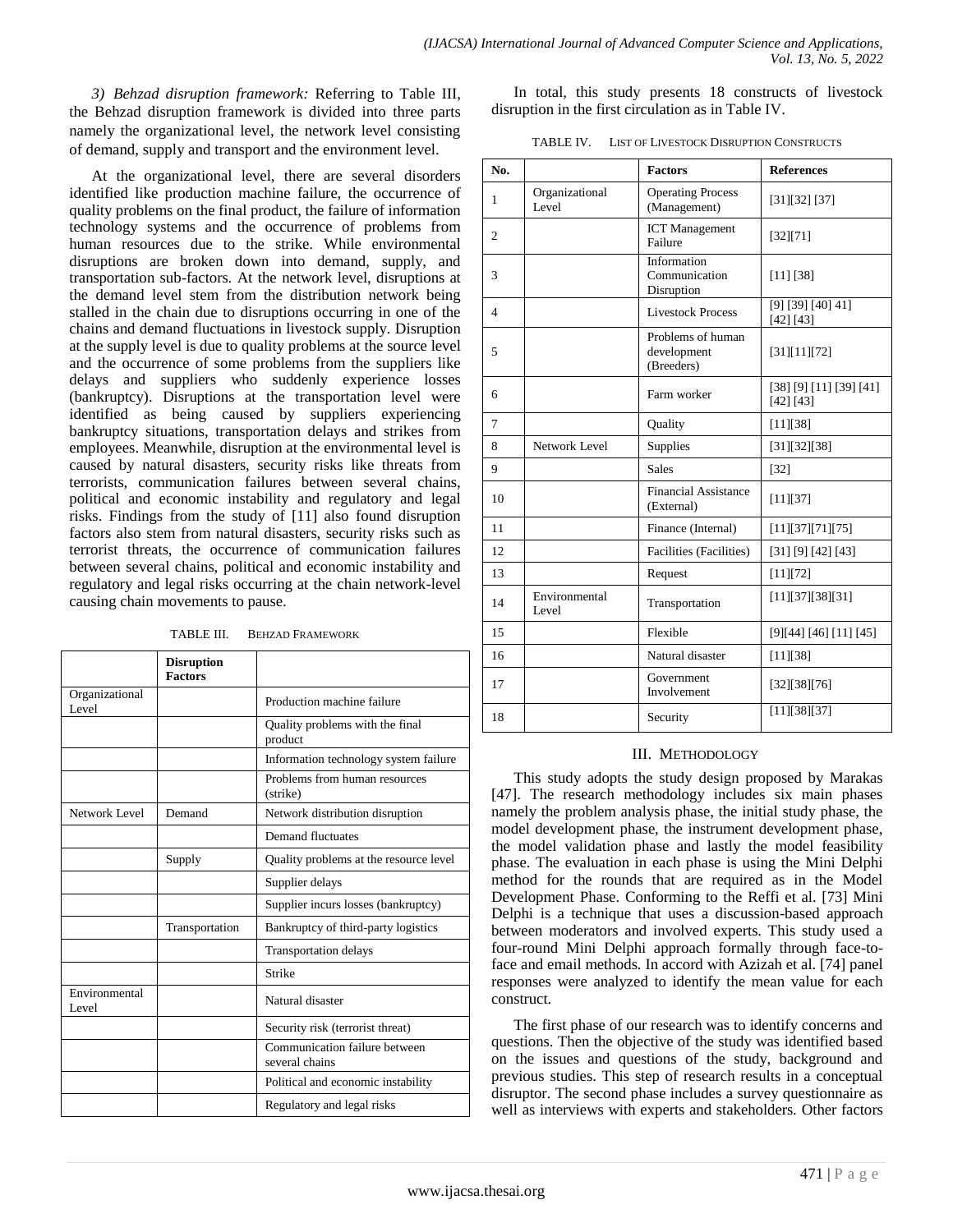that lead to disruption other than those listed in the literature review are identified at this stage. Third phase: Assessment and selection of disruptive variables using a checklist tool. Data gathering based on the specified questionnaire in the fourth step. Model validation based on statistical analysis is the fifth phase. The Partial Small Square method was used to assess validation using the Structured Equation Modelling approach. The sixth phase entails creating a prototype of an information system based on the validated model.

# IV. ANALYSIS

The data was analyzed using the Structured Equation Modelling (SEM) through Partial Least Squares Method. Structural Equation Modelling is a second-generation data multivariate analysis method used to test linear theory and causal augmentation models [48],[49],[50]. Analysis through Partial Least Squares Method approach was implemented through two levels of analysis. The first step involves examining the validity and reliability of the measurement model while the second step involves the evaluation and interpretation of the structural (theoretical) model [51]. The following is an explanation related to the analysis.

# *A. Convergence Validity*

Convergent validity is defined as the degree to which some indicator can measure a given concept [50]. [52] proposed several criteria to measure the validity of convergence, which are factor loading, Cronbach Alpha (CA), Composite Reliability (CR) and Mean Variable Extraction (AVE). He also suggested that the load factor of the items should be greater than 0.7. The second criterion for converting validity to convergence is composite reliability which refers to the degree to which a set of items consistently measures latent variables [52].

Through analysis, the Cronbach Alpha value and composite reliability were checked. The Cronbach Alpha value ranged from 0.8 to 0.873 while the composite reliability ranged from 0.873 to 0.902, which is significantly higher than the recommended level of 0.7 [53],[52]. Therefore, this result confirms that the validity of the convergent model has been tested. In addition, the average variance extracted (AVE) values were corrected to confirm the convergent validity of the external model. AVE is the mean-variance taken from several items related to the variance shared by the measurement error. In other words, AVE measures the variance shared by the metrics against the measurement error. If the AVE value is at least 0.5, then a latent variable can be inferred [52]. In this study, the AVE values ranged from 0.511 to 0.728, indicating that the study design constructs were validated [52].

# *B. Discriminant Validity*

Discriminant validity has been used to measure the extent to which the constructs in the model differ from one another [50]. This validity is important because it ensures that the constructs in the model are unique and do not have high affinity for each other. In other words, items that measure the proposed construction should have high load, while items that do not measure the proposed construction will have low load. In the study, the validity of discrimination was measured using three criteria: Fornell Lacker, Cross Loading and HTMT.

*1) Fornell lacker:* The result of the square root of the AVE for the model's structures is placed on the diagonal of the correlation matrix. The model will be declared discriminant if the value of the square root AVE of each structure is greater than the elements in the column and row of each structure. The results of the study showed that the validity of the discriminant was confirmed because the squared value of AVE for each structure was greater than the mutual correlation of the columns and rows of the structure.

*2) Cross loading:* Cross-loading is the second approach to measuring the validity of discrimination. In this method items that are matched to the proposed constructs will have a high factor load while items matched to the proposed constructs will have a low load.

*3) Heteroit Monotrait (HTMT):* Heterotope-monomer correlation ratio (HTMT) was used to assess the validity of the discrimination considered to be more accurate than other methods [54]. HTMT is recommended because it achieves higher specificity and sensitivity compared to cross criteria. An HTMT value close to 1 indicates invalid discrimination. Some authors recommend a cutoff of 0.85 [55], while others suggest a value of 0.90 [56]. If the value of HTMT is greater than this threshold, then selectivity is not valid. Result shows the HTMT clearly indicating that the HTMT value is less than 0.90 and further validates the validity of the discrimination.

# *C. Structural Model Assessment*

Structural Model Evaluation will be carried out once the validation model has been validated. Generally, there are several approaches to measuring the structural model of multicollinearity, R-square, relevant and predictive coefficient routes.

*1) Multicollinearity:* Multicollinearity exists when two or more exogenous variables have a very high correlation [57]. It shows that some exogenous variables can be explained by other exogenous variables. Multicollinearity may result in inflationary problems of standard regression coefficients, which results in significant reduction in inflation [58]. Multicollinearity is said to occur when the correlation coefficient value is greater than 0.90 [52]. Additionally, collinearity issues can also be examined with reference to VIF values and tolerance. The author in [59] states that the VIF value should not exceed 5 to confirm that the structural model has no multicollinearity problem. The Fig. 3 shows the results of the alignment statistic (inner VIF) for each element. Each factor falls within the mean value from 1.102 to 2.812, which is within an acceptable range of less than 5.

*2) R-Square:* R-square is a measure of the predictive accuracy of a model and it is also considered as the combined effect of exogenous variables on endogenousness [60]. In other words, R-square provides the number of variants of endogenous variables that can be described by endogenous variables. In the PLS-SEM model, the R-square coefficient values of 0.67, 0.33 and 0.19 are classified according to three force levels, respectively, as medium and low [61]. According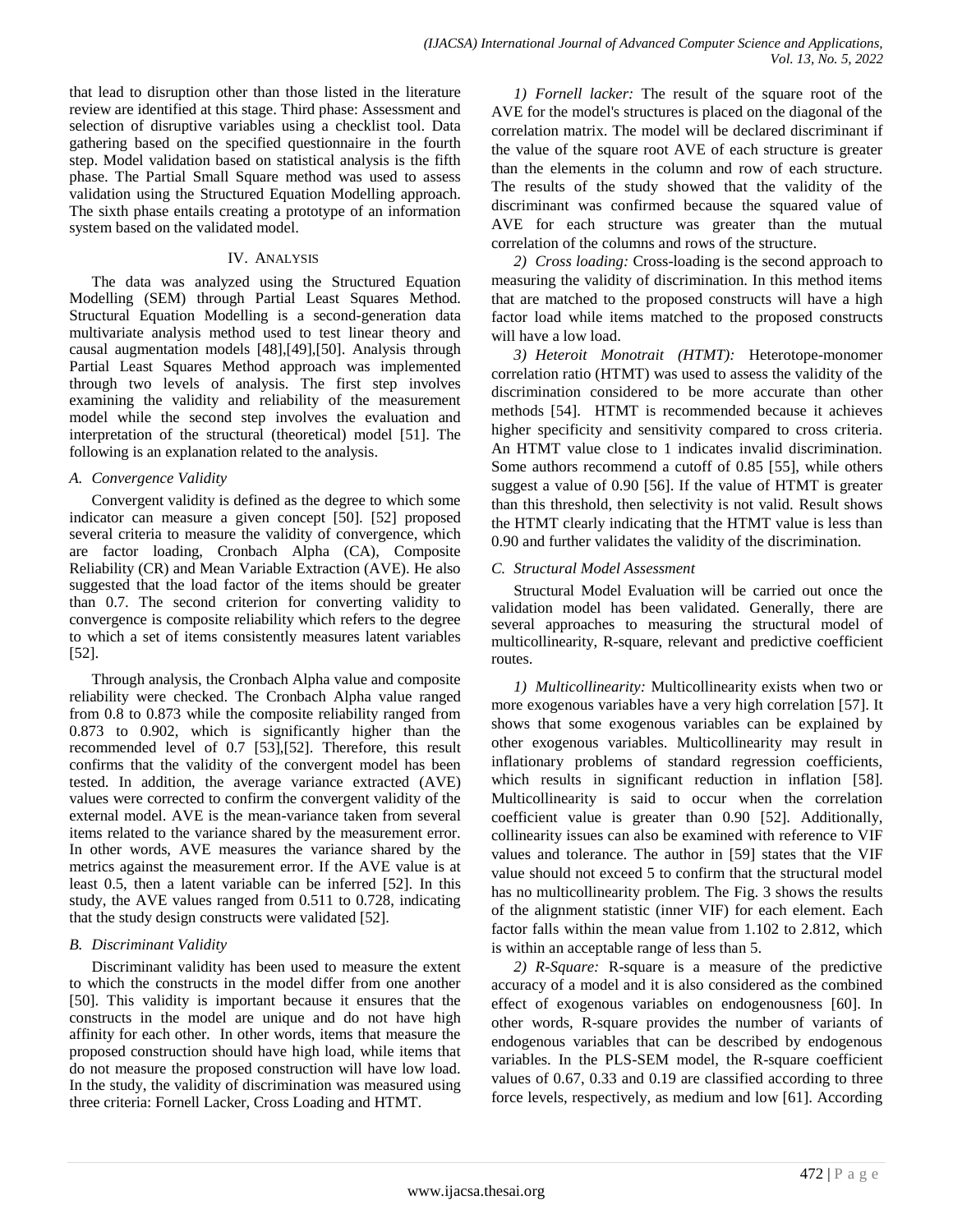to Henseler et al. [62], when structural models are explained by one or two modest exogenous variables, the R-square value is acceptable, and if the endogenous latent variables depend on some exogenous variable, the value of R-square is acceptable. The Fig. 4 shows the R-square value has significant level.

*3) F Square:* The F-square assesses the relative impact of each predictor construct on endogenous constructs [63]. Specifically, it measures the strength of an exogenous variable that impacts the endogenous variable in the R-square. According to the guidelines developed by [64], F-square values 0.02, 0.15 and 0.35 are considered as small, medium and strong [65]. The Fig. 5 shows the effect of the size of each exogenous variable on the endogenous variable.

| Factor            | Disruption |  |  |
|-------------------|------------|--|--|
| Transport         | 1429       |  |  |
| Supply            | 2.812      |  |  |
| Disaster          | 1.889      |  |  |
| Sales             | 1701       |  |  |
| Infrastructure    | 1.157      |  |  |
| Government        | 1.991      |  |  |
| Financial         | 1.902      |  |  |
| Communication     | 1.932      |  |  |
| Quality           | 1559       |  |  |
| <b>Breeder</b>    | 1.927      |  |  |
| Demand            | 2.749      |  |  |
| Livestock process | 1.579      |  |  |
| Syariah           | 1.102      |  |  |
| Technology        | 2.179      |  |  |

| Fig. 3. | Multicollinearity. |
|---------|--------------------|
|---------|--------------------|

| Construct  | R Square | R Square Adjusted |  |  |
|------------|----------|-------------------|--|--|
| Disruption | 0.795    | 0.785             |  |  |

| Fig. 4. R-square Test Results. |  |
|--------------------------------|--|
|                                |  |

| Factor            | Disruption |  |  |
|-------------------|------------|--|--|
|                   |            |  |  |
| Transport         | 0.027      |  |  |
| Supply            | 0.088      |  |  |
| Disaster          | 0.001      |  |  |
| Sales             | 0 0 1 7    |  |  |
| Infrastructure    | 0.007      |  |  |
| Government        | 0.069      |  |  |
| Financial         | 0.045      |  |  |
| Communication     | 0.035      |  |  |
| Quality           | 0.038      |  |  |
| <b>Breeder</b>    | 0 067      |  |  |
| Demand            | 0.022      |  |  |
| Livestock process | 0.098      |  |  |
| Syariah           | 0.03       |  |  |
| Technology        | 0.228      |  |  |

Fig. 5. F-Square Test Results.

*4) Predictive relevance or blindfolding:* Q-Square analysis was performed to measure the relevance of exogenous constructs in predicting endogenous constructs [66],[67],[50]. When the Q-square value is higher than zero, this means that the model has a prediction relation, and if the value is zero and below, it indicates a lack of predicted prediction [68]. Based on result, the value of Q2 obtained by 0.415 is greater than the value of 0 which means that some exogenous variables can predict endogenous variables.

*5) Route coefficient:* Route coefficient is the standard version of the linear regression used to assess whether the proposed hypothesis is statistically significant or not significant. Each hypothesis proposed by the model is determined whether it is significant by means of path coefficient analysis. PLS-SEM uses a 5000-sample bootstrapping approach for hypothesis testing. A 95% confidence level with alpha 0.05 was used for hypothesis testing. The hypotheses show that a p value less than 0.05 is significant while a p value greater than 0.05 is not significant.

The Table V analysis results showed that 10 out of 14 hypotheses showed a significant value of  $p < 0.05$ . Significant results mean that there is significant impact of exogenous constructs on endogenous constructs.

TABLE V. HYPOTHESIS RESULTS

| <b>Hypotheses</b> | <b>Relation</b>                                            | 0.5.    | <b>S.M.</b> | S.D.  | <b>Nilai</b><br>t | р<br>values |
|-------------------|------------------------------------------------------------|---------|-------------|-------|-------------------|-------------|
| $H_1$             | Trasport -><br>Disruption                                  | 0.089   | 0.087       | 0.031 | 2.892             | 0.0040      |
| H <sub>2</sub>    | Supply $\rightarrow$<br>Disruption                         | 0.225   | 0.228       | 0.059 | 3.833             | 0.0000      |
| $H_3$             | Disaster -><br>Disruption                                  | 0.021   | 0.024       | 0.039 | 0.538             | 0.5910      |
| $H_4$             | Sales $\rightarrow$<br>Disruption                          | 0.077   | 0.075       | 0.038 | 2.01              | 0.0450      |
| $H_5$             | Infrastructure -<br>$>$ Disruption                         | $-0.04$ | 0.039       | 0.025 | 1.607             | 0.1090      |
| $H_6$             | Government-><br>Disruption                                 | 0.167   | 0.164       | 0.039 | 4.242             | 0.0000      |
| H <sub>7</sub>    | Financial -><br>Disruption                                 | 0.132   | 0.13        | 0.037 | 3.603             | 0.0000      |
| $H_8$             | Communication<br>-> Disruption                             | 0.006   | 0.006       | 0.039 | 0.152             | 0.8790      |
| H <sub>9</sub>    | Quality -><br>Disruption                                   | 0.107   | 0.108       | 0.035 | 3.02              | 0.0030      |
| $H_{10}$          | Breeder -><br>Disruption                                   | 0.122   | 0.12        | 0.036 | 3.418             | 0.0010      |
| $H_{11}$          | Demand $\rightarrow$<br>Disruption                         | 0.006   | 0.008       | 0.046 | 0.126             | 0.9000      |
| $H_{12}$          | Livestock<br>$process$ -><br>Disruption                    | 0.147   | 0.148       | 0.035 | 4.201             | 0.0000      |
| $H_{13}$          | Syariah -><br>Disruption                                   | 0.071   | 0.073       | 0.029 | 2.431             | 0.0150      |
| $H_{14}$          | Technology -><br>Disruption                                | 0.21    | 0.207       | 0.048 | 4.384             | 0.0000      |
|                   | OS=Original Sample/SM=Sample<br>Mean/SD=Standard Deviation |         |             |       |                   |             |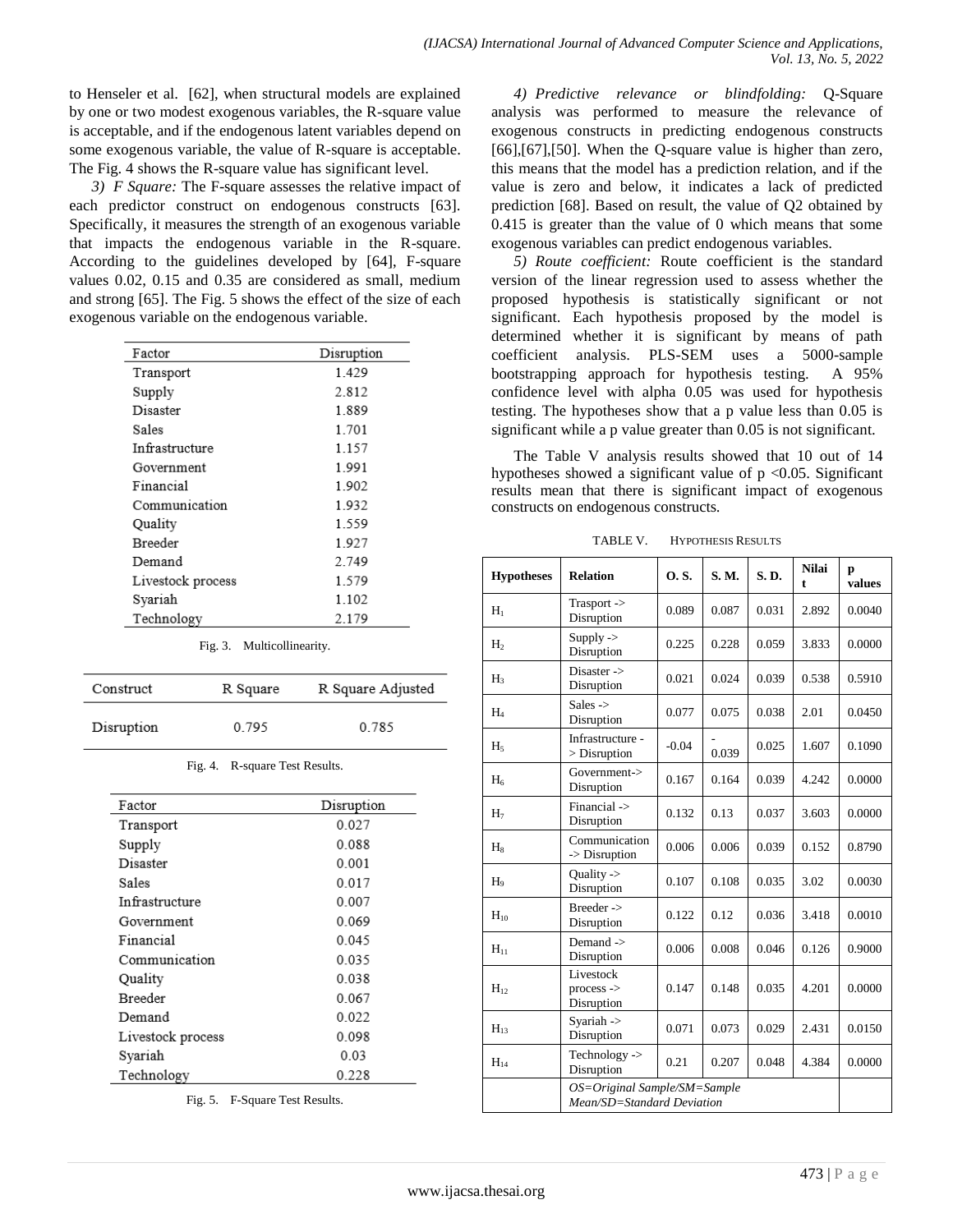Thus, the ten constructs accepted in this study explain the disruptions in the livestock supply chain that occur and impact the livestock sector. The construct of this disruption needs to be emphasized so that the competitiveness and sustainability of the livestock sector can be enhanced from time to time.

## V. CONCLUSION

Positive results are presented for H1, H2, H4, H6, H7, H9, H10, H12, H13 and H14 where the constructs of transport, supply, sales, government involvement, finance, quality, livestock, livestock processes, syariah and technology have a strong relationship positive to the disorder. The results obtained are in line with the disorder statement presented by Behzad [11] and Park et al. [69] which is found that disruptions factor consist of internal, external, supplier and end-user interference. The results of hypotheses H1, H2, H4, H6, H7, H9, H10, H12, H13 and H14 indicate disruptions occur and are accepted at the levels described by Park et al. [69]. This statement is also expressed by Gunasekaran et al. [38].

Meanwhile for H3, H5, H8 and H11 where the construct of disaster, facilities, communication and demand, the p value > 0.05. This indicates the construct did not have an impact as a disruption in the study. This result contradicts the Martha [12] statement that disruption can be caused by natural disasters, labour disputes, dependence on a sole supplier, suppliers experiencing bankruptcy situations, violence, war and political instability. Similarly, according to Fu et al. [70], communication in the supply chain is the latest advancement in information technology and scientific management that allows most industries to obtain and share information but communication is rejected as a distraction in this analysis. The demand construct was also rejected as a disruption in this study. The results of the demand hypothesis show that the supply-demand whether high or low has no role as a disruption although the study shows that the demand for livestock meat supply in Malaysia is constantly increasing from year to year and still unable meet the demand. This is because Malaysia has the option of relying on imported goods [9].

The future studies consider increasing the number of respondents, respondents with breeder status as well as expanding the sampling of the study to produce more accurate and comprehensive analytical results. In keeping with the next studies also need to consider external constructs like livestock management skills, livestock management experience, current planning and economics, social relationships, networking and marketing as well to be evaluated and given due attention in the livestock disruption model.

#### ACKNOWLEDGMENT

This work is supported by Universiti Kebangsaan Malaysia through the university research grant code GUP-2017-099 and FTM2.

#### **REFERENCES**

- [1] Nik Muhamad Adnan, M.N. 2019. Pendidikan Pengembangan dan Amalan Penternak Lembu Pedaging Dalam Program Kawasan Tumpuan Sasaran Di Semenanjung Malaysia.
- [2] Pertubuhan Bangsa-bangsa Bersatu. 2016. "The History of Factory Farming", United Nations.
- [3] Norizan, R., Fariha, R., Dani, S. 2019. Urbanization and Quality of Life: A Comprehensive Literature. Journal Of Social Transformation And Regional Development Vol. 1 No. 2 (2019) 24-32.
- [4] Institute of Supply Chain Management (2020).
- [5] Sodhi, M.S. and Lee, S. 2017. An analysis of sources of risk in the consumer electronics industry, Journal of the Operational Research Society 58(11):1430-1439.
- [6] RISDA 2018; Malaysia Rubber Industry Smallholders Development Authority.
- [7] Alam, S.S., Jani, M.F.M. and Omar, N.A. (2011) An Empirical Study of Success Factors of Women Entrepreneurs in Southern Region in Malaysia. International Journal of Economics and Finance, 3, 166-175.
- [8] Veronica Saiz-Rubio & Francisco Rovira Mas. 2020. From Smart Farming towards Agriculture 5.0: A Review on Crop Data Management; Agronomy 2020, 10, 207.
- [9] Jabatan Perkhidmatan Veterinar.2018. Sistem Maklumat Veterinar Selangor (Vetsel).
- [10] Pfohl, H. C., Kohler, H., & Thomas, D. 2018. State of the art in supply chain risk management research: empirical and conceptual findings and a roadmap for the implementation in practice. Logistics Research, 2(1): 33–44.
- [11] Behzad, B., Adhitya, Arief, Lukszo, Zofia & Srinivasan, R. 2012. How to Handle Disruptions in Supply Chains – An Integrated Framework and a Review of Literature (July 20, 2012).
- [12] Martha, C. W. 2018. The impact of transportation disruptions on supply chain performance, Transportation Research Part E 43 (2007) 295–320.
- [13] Yusof, Rohana, S., Mohd Fo'ad, K., Mohamad Sukeri. 2010. Impak bencana banjir terhadap industri: Kes kajian di Kedah. In: International Seminar on Economic Regional Development, Law and Governance in Malaysia and Indonesia, 7-9 June 2010, Universitas Islam Riau Indonesia, Pekan Baru, Riau.
- [14] Linghe, Y. and Abe, M. 2012. The impacts of natural disasters on global supply chains.
- [15] Bogataj, D. and Bogataj, M. 2007. Measuring the supply chain risk and vulnerability in frequency space. International Journal of Production Economics, Vol. 108 Nos 1/2, pp.291-301.
- [16] Business Continuity Institute (2011), Business Continuity Institute.
- [17] Supply Chain Resilience Report. 2019. https://www.thebci.org/uploads/ assets/e5803f73e3d54d789efb2f983f25a64d/BCISupplyChainResilience Report October2019SingleLow1.pdf.
- [18] Noor Fzlinda Fabeil, Khairul Hanim Pazim, Juliana Langgat. 2020. The Impact of Covid-19 Pandemic Crisis on Micro-Enterprises: Entrepreneurs' Perspective on Business Continuity and Recovery Strategy.
- [19] Mahdi Jemmali, Loai Kayed B.Melhim and Mafawez Alharbi, "Multicriteria Intelligent Algorithm for Supply Chain Management" International Journal of Advanced Computer Science and Applications (IJACSA), 10(4), 2019.
- [20] Zsidisin, G.A. and Wagner, S.M. 2019. Do Perceptions Become Reality? The Moderating Role of Supply Chain Resiliency on Disruption Occurrence. Journal of Business Logistics, 31, 1-20.
- [21] Manuj, I. and Mentzer, J.T. 2018. Global supply chain risk management strategies, International Journal of Physical Distribution and Logistics Management 38(3): 192-223.
- [22] Stecke, K.E. and Kumar, S. 2019. Sources of supply chain disruptions, factors that breed vulnerability, and mitigating strategies, Journal of Marketing Channels 16(3): 193-226.
- [23] Oke, A. and Gopalakrishnan, M. 2019. Managing disruptions in supply chains: A case study of a retail supply chain, International Journal of Production Economics 118(1): 168-174.
- [24] Matook, S., Lasch, R. and Tamaschke, R. 2019. Supplier development with benchmarking as part of a comprehensive supplier risk management framework, International Journal of Operations and Production Management 29 (3): 241-67.
- [25] Chopra, S. and Sodhi, M.S. 2018. Managing Risk to Avoid Supply-Chain Breakdown, Sloan Management Review 46(1): 53-61.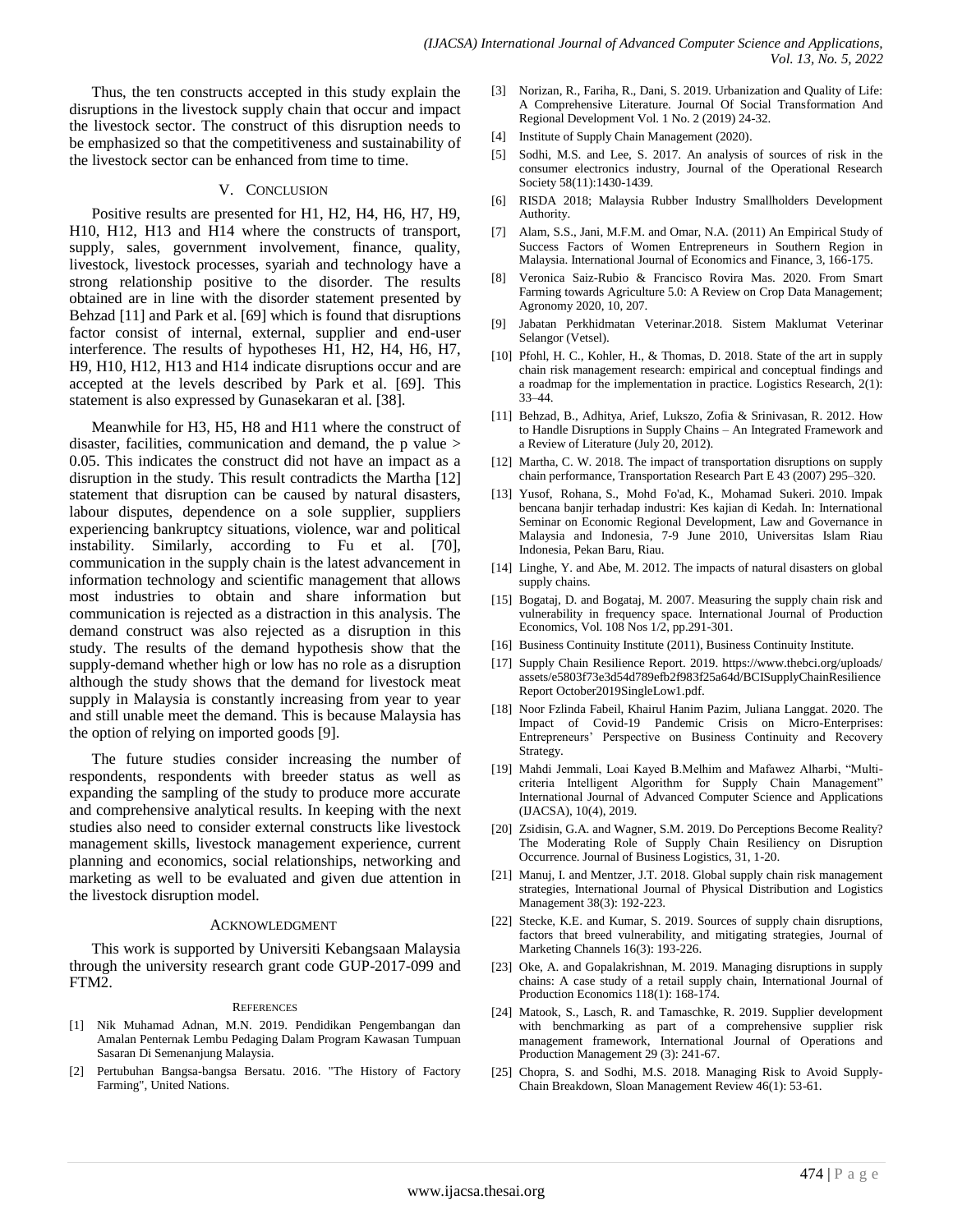- [26] Roth, A.V., Tsay, A.A., Pullman, M.E. and Gray, J.V. 2008. Unraveling the food supply chain: Strategic insights from China and the 2007 recalls, Journal of Supply Chain Management 44(1): 22-39.
- [27] Blackhurst J., Rungtusanatham MJ., Scheibe K., & Ambulkar S., 2018. Supply chain vulnerability assessment: A network based visualization and clustering analysis approach. J Purch Supply Manag, in press.
- [28] Buscher & Wels .2010. The ISPS code and the cost of port compliance: An initial logistics and supply chain framework for port security assessment and management, Maritime Economics and Logistics 6(4): 322-348.
- [29] Faisal, M. N., Banwet, D. K. and Shankar, R. 2017. Information risks management in supply chains: an assessment and mitigation framework, Journal of Enterprise Information Management 20(6): 677-699.
- [30] Sutton, S. G. 2016. Extended-enterprise systems' impact on enterprise risk management, Journal of Enterprise Information Management 19(1): 97-114.
- [31] Huang, S.H., Sheoran, S.K. and Wang, G. 2016. A review and analysis of supply chain operations reference (SCOR) modell, Supply Chain Management: An International Journal, Vol. 9 No. 1, pp. 23-9.
- [32] Richardson, Jr. J. V. 2006. The library and information economy in Turkmenistan. IFLA Journal, 32(2), 131-139.
- [33] Nor Amna A'liah Mohammad Nor . 2018. Kajian Penilaian Tahap Penggunaan Teknologi Bagi Subsektor Pertanian Terpilih Ke Arah Pertanian Moden: Lembu Tenusu.
- [34] Rosdiadee. 2019. Projek LoRa (Long Range) by Prof Madya Ir Dr Rosdiadee Nordin; Pusat Kejuruteraan Elektronik dan KomunikasiT ermaju (PAKET), Fakulti Kejuruteraan dan Alam Bina (FKAB).https:/ /www.ukm.my/news/Latest\_News/teknologi-tanpa-wayar-melalui-dronbantu-peladang-pantau-ternakan-haiwan-peliharaan/.
- [35] Hazem M Bani Abdoh1, Syarilla Iryani A. Saany2, Hamid H. Jebur3, Yousef A.Baker El-Ebiary. 2020. The Effect of PESTLE Factors on E-Government Adoption in Jordan: A Conceptual Model; October 2020; International Journal of Engineering Trends and Technology.
- [36] Alarussi & Alhaderi, 2018. Factors affecting profitability in Malaysia; June 2018; Journal of Economic Studies 45(1):00-00.
- [37] Thattapon Surasak, Nungnit Wattanavichean, Chakkrit Preuksakarn and Scott C.-H. Huang, "Thai Agriculture Products Traceability System using Blockchain and Internet of Things" International Journal of Advanced Computer Science and Applications (IJACSA), 10(9), 2019.
- [38] Gunasekaran, A., Patel, C. and McGaughey, R.E. 2016. A framework for supply chain performance measurement, International Journal of Production Economics, vol. 87, no. 3, pp. 333-347.
- [39] Olutayo O, Babalobi. 2007. Veterinary geographic information systems applications in Nigeria: Limitations, challenges and needs. Vet. Ital., 43(3): 491- 499.
- [40] Dani, S,. & Deep, A. 2010. Fragile food supply chains- Reacting to risks, International Journal of Logistics Research and Applications 13(5): 395-410.
- [41] K. P. Sonavale, M. R. Shaikhand M. M. Kadamand V.G. Pokharkar. 2020. Livestock Sector in India:A Critical Analysis; Asian Journal of Agricultural Extension, Economics & Sociology38(1): 51-62, 2020; Article no. AJAEES.54091; ISSN: 2320-7027.
- [42] Pinak Ranade dan Asima Mishra .2015. Livestock Information Management System Web-GIS based (WGLIMS); Int. Journal of Applied Sciences and Engineering Research, Vol. 4, Issue 2, 2015.
- [43] T.Rohmawati and F.Ramadhani.2020. Android Based Livestock Sales Application Information System IOP Conf. Ser.: Mater. Sci. Eng. 879 012005.
- [44] Chan. 2015. Measuring the comparative advantage of agricultural activities: Domestic resource costs and the social cost-benefit ratio, American Journal of Agricultural Economics, 77, 243-250.
- [45] Christophe Feder, 2017. The effects of disruptive innovations on productivity. Article in Technological Forecasting and Social Change. May 2017.
- [46] Benita M. Beamon. 1999. Supply chain design and analysis : Models and methods. Int. J. Production Economics 55 (1998) 281-294.
- [47] Marakas, M.G. 1999. Decision Support Systems in the First Century. New Jersey: Prentice Hall.
- [48] Davcik, N.S. 2013. The use and misuse of Structural Equation Modeling in management research.1-40.
- [49] Wong, K.K.K. 2013. Partial Least Squares Structural Equation Modeling (PLS-SEM) Techniques Using SmartPLS. Marketing Bulletin, 2013, 24, Technical Note 1.
- [50] Hair Jr, J. F., Sarstedt, M., Ringle, C. M., & Gudergan, S. P. 2017. Advanced issues in partial least squares structural equation modeling. SAGE Publications.
- [51] Urbach, N., & Ahlemann, F. 2010. Structural Equation Modeling In Information Systems Research Using Partial Least Squares. Journal Of Information Technology Theory And Application, 11(2), 5–40.
- [52] Hair, J F., William C. Black, Barry J. Babin, and Rolph E. Anderson (2010), Multivariate Data Analysis, Englewood Cliffs, NJ: Prentice Hall.
- [53] Fornell, C., & Larcker, D. F. (1981). Structural equation models with unobservable variables and measurement error: Algebra and statistics. Journal of marketing research, 382-388.
- [54] Henseler, J., Ringle, C. M., & Sarstedt, M. (2015). A new criterion for assessing discriminant validity in variance-based structural equation modeling. Journal of the academy of marketing science, 43(1), 115-135.
- [55] Kline, R. B. (2011). Convergence of structural equation modeling and multilevel modeling. na.
- [56] Teo, T., Luan, W. S., & Sing, C. C. (2008). A cross-cultural examination of the intention to use technology between Singaporean and Malaysian pre-service teachers: an application of the Technology Acceptance Model (TAM). Journal of Educational Technology & Society, 11(4).
- [57] Gaur, A. S., & Gaur, S. S. (2006). Statistical methods for practice and research: A guide to data analysis using SPSS. Sage.
- [58] Gotz, O., Liehr-Gobbers, K., & Krafft, M. (2010). Evaluation of structural equation models using the partial least squares (PLS) approach. In Handbook of partial least squares (pp. 691-711). Springer, Berlin, Heidelberg.
- [59] Ramayah, T., & Lee, J. W. C. (2012). System characteristics, satisfaction and e-learning usage: a structural equation model (SEM). Turkish Online Journal of Educational Technology-TOJET, 11(2), 196- 206.
- [60] Ramayah, T., & Scholtz, B. (2018, July). Role of Absorptive Capacity in Predicting Continuance Intention to Use Digital Libraries: An Empirical Study. In Emerging Technologies in Computing: First International Conference, iCETiC 2018, London, UK, August 23–24, 2018, Proceedings (Vol. 200, p. 297). Springer.
- [61] Chin, W. W. (1998). The partial least squares approach to structural equation modeling. Modern methods for business research, 295(2), 295- 336.
- [62] Henseler, J., Ringle, C. M., & Sinkovics, R. R. (2009). The use of partial least squares path modeling in international marketing. In New challenges to international marketing (pp. 277-319). Emerald Group Publishing Limited.
- [63] Cohen, J. (1988). Statistical power analysis for the behavioral sciences 2nd edn.
- [64] Cohen, J. (1992). Statistical power analysis. Current directions in psychological science, 1(3), 98-101.
- [65] Mohammad, J., Quoquab, F., Idris, F., Al-Jabari, M., Hussin, N., & Wishah, R. (2018). The relationship between Islamic work ethic and workplace outcome: A partial least squares approach. Personnel Review.
- [66] Stone, M., 1974. Cross-validatory choice and assessment of statistical predictions. J. R. Stat. Soc. Ser. B Stat. Methodol. 36 (2), 111–147.
- [67] Geisser, S. (1974). A predictive approach to the random effect model. Biometrika, 61(1), 101-107.
- [68] Henseler, J., Ringle, C. M., & Sinkovics, R. R. (2009). The use of partial least squares path modeling in international marketing. In New challenges to international marketing (pp. 277-319). Emerald Group Publishing Limited.
- [69] Park K., Min H. & Min S. 2016. Inter-relationship among risk taking propensity, supply chain security practices, and supply chain disruption occurrence. Journal of Purchasing and Supply Management, 22(2): 120– 130.